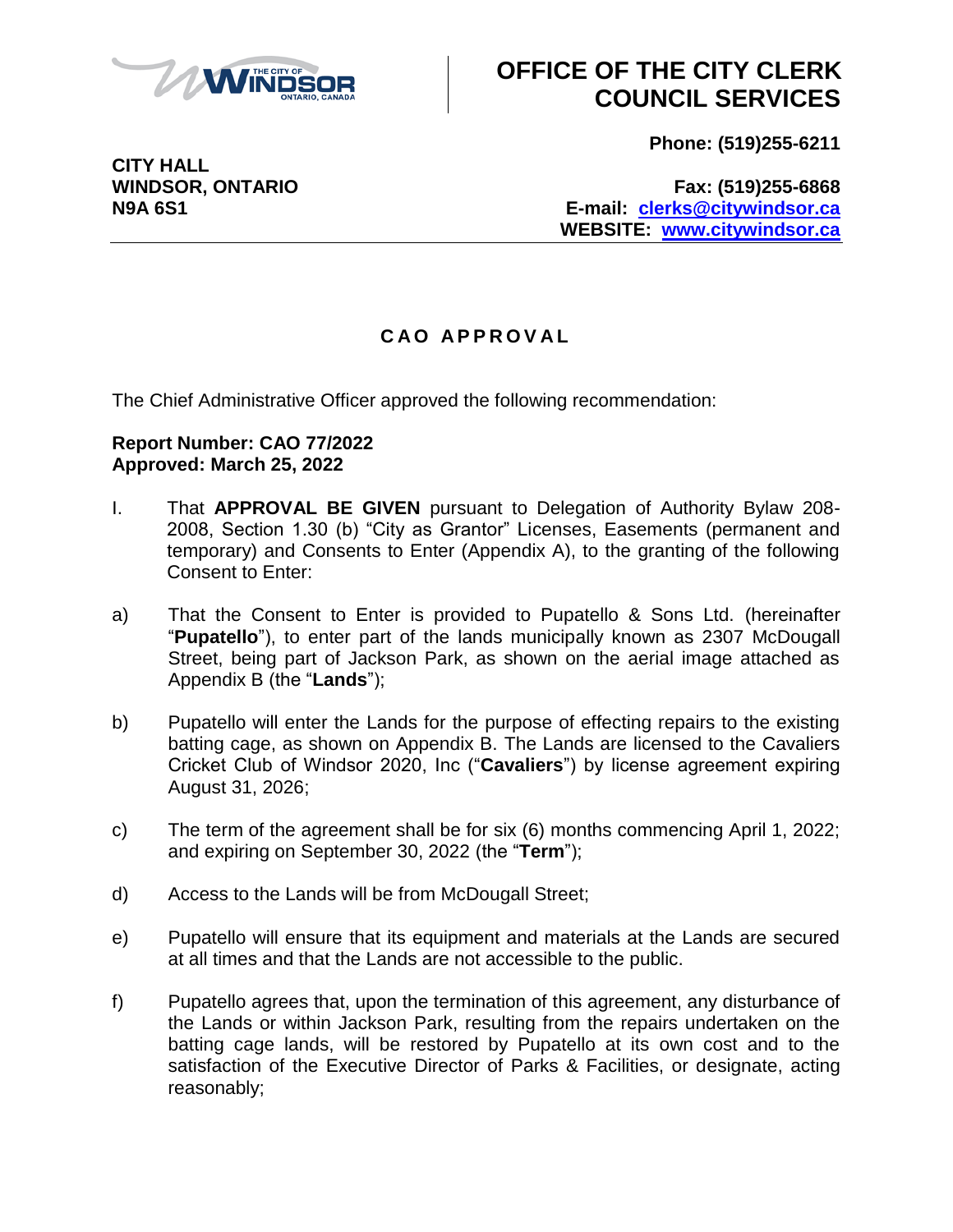

## **OFFICE OF THE CITY CLERK COUNCIL SERVICES**

**Phone: (519)255-6211**

**CITY HALL**

**WINDSOR, ONTARIO Fax: (519)255-6868 N9A 6S1 E-mail: [clerks@citywindsor.ca](mailto:clerks@citywindsor.ca) WEBSITE: [www.citywindsor.ca](http://www.citywindsor.ca/)**

- g) Pupatello will comply with the most up-to-date regulations in place under the *Emergency Management and Civil Protection Act*, as amended from time to time, regardless of the frequency of such amendments. The Club will also comply with any guidelines and best practices issued by the Province of Ontario or any other governing body in relation to limiting the spread of COVID-19*;*
- h) Pupatello acknowledges and assumes responsibility for complying with the *Reopening Ontario (A Flexible Response to COVID-19) Act, 2020*, S.O. 2020, c. 17, as may be amended from time to time, and all regulations, rules, and orders issued thereunder, including, without limitation, any masking requirements, physical distancing requirements, capacity limits, and proof of vaccination requirements (the "**COVID Rules**"). Pupatello further agrees to indemnify and hold the City harmless from any and all liability, fines, loss, claims, demands, costs and expenses arising in any way from any failure to comply with the COVID Rules;
- i) Pupatello will be required to provide the City with indemnification and require proof of insurance with the following minimal coverage, satisfactory to the City:

**► \$5,000,000 Commercial General Liability coverage with "The Corporation** of the City of Windsor" listed as an additional insured and cross-liability coverage and 30 days' notice of cancellation;

The City reserves the right to amend, restate and/or supplement the above requirements as determined by the City's Risk and Insurance Department from time to time.

II. That the Chief Administrative Officer and the City Clerk **BE AUTHORIZED** to sign a Consent to Enter Agreement with Pupatello, approved as to form by the City Solicitor, or designate and as to technical content by the Executive Director of Parks & Facilities.

> Report Number: CAO 77/2022 Clerk's File: APM/14289

*Anna Ciacelli* Deputy City Clerk/Supervisor of Council Services March 28, 2022